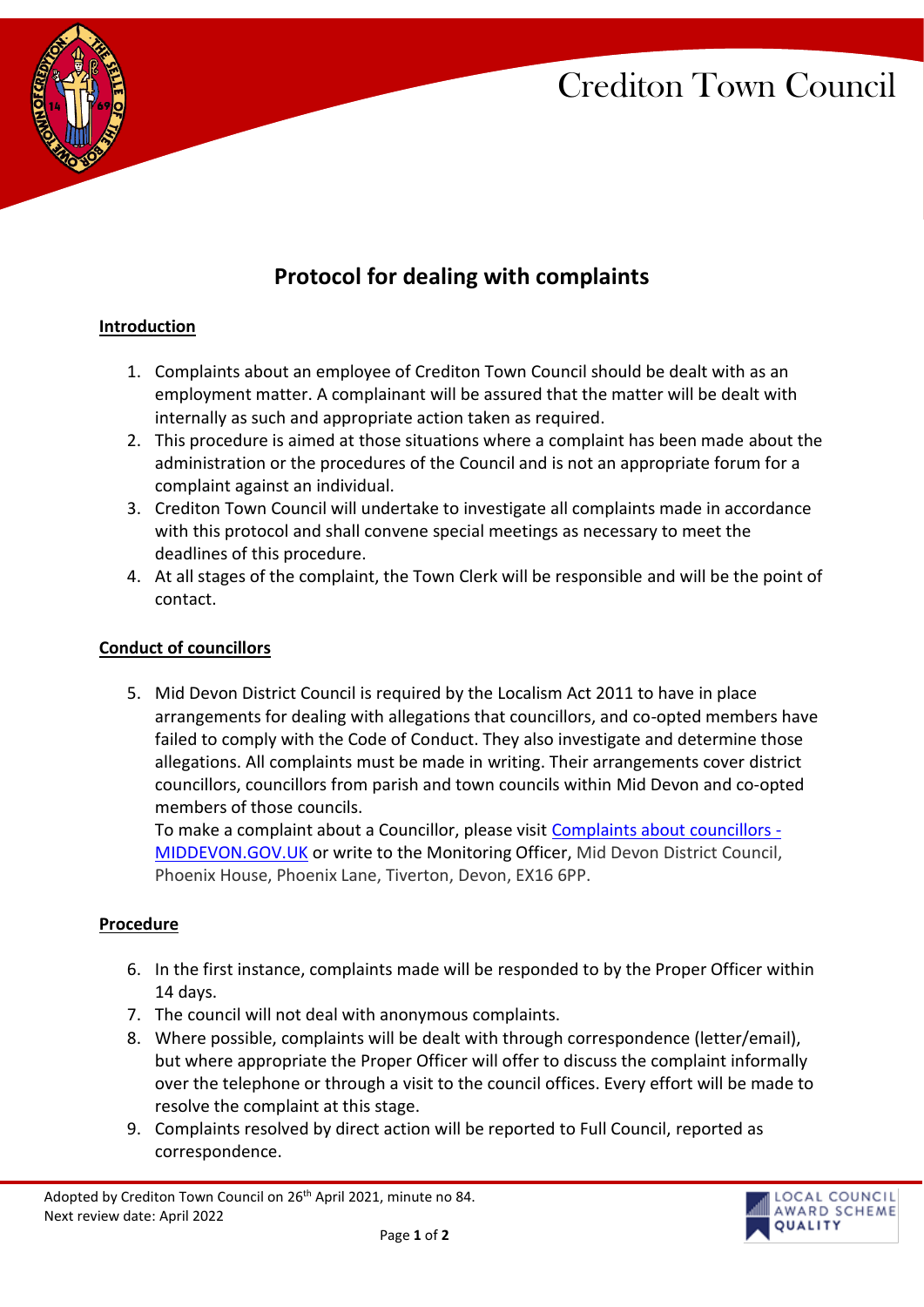# Crediton Town Council



10. Unresolved complaints will be reported to the relevant committee and the formal complaint process will commence, as detailed below.

## **Before the meeting**

- 11. The complainant should be asked to put the complaint about Crediton Town Council's procedures or administration in writing to the Clerk or other nominated Proper Officer
- 12. If the complainant does not wish to put the complaint to the Clerk or other Proper Officer, they may be advised to put it to the Mayor.
- 13. The Clerk shall acknowledge receipt of the complaint and advise the complainant when the matter will be considered by the Committee established for the purposes of hearing complaints.
- 14. The complainant shall be invited to attend the relevant meeting and bring with them such representative as they wish.
- 15. Seven clear working days prior to the meeting, the complainant shall provide the council with copies of any documentation or other evidence which they wish to refer to at the meeting. Crediton Town Council shall similarly provide the complainant with copies of any documentation upon which they wish to rely at the meeting.

#### **At the meeting**

- 16. Crediton Town Council shall consider whether the meeting warrants the exclusion of public and press.
- 17. Meetings will be held using the following format:
	- Chairman to introduce everyone
	- Chairman to explain procedure
	- Complainant (or representative) to outline grounds for complaint
	- Members to ask any question of the complainant
	- If relevant, Clerk, or other proper officer, to explain the Council's position
	- Members to ask any question of the Clerk, or other proper office
	- Clerk, or other proper officer, and complainant to be offered opportunity of last word (in that order)
	- Clerk, or other proper officer, and complainant to be asked to leave room while Members decide whether or not the grounds for the complaint have been made (If a point of clarification is necessary, both parties to be invited back)
	- Clerk, or other proper officer, and complainant return to hear decision, or to be advised when decision will be made.